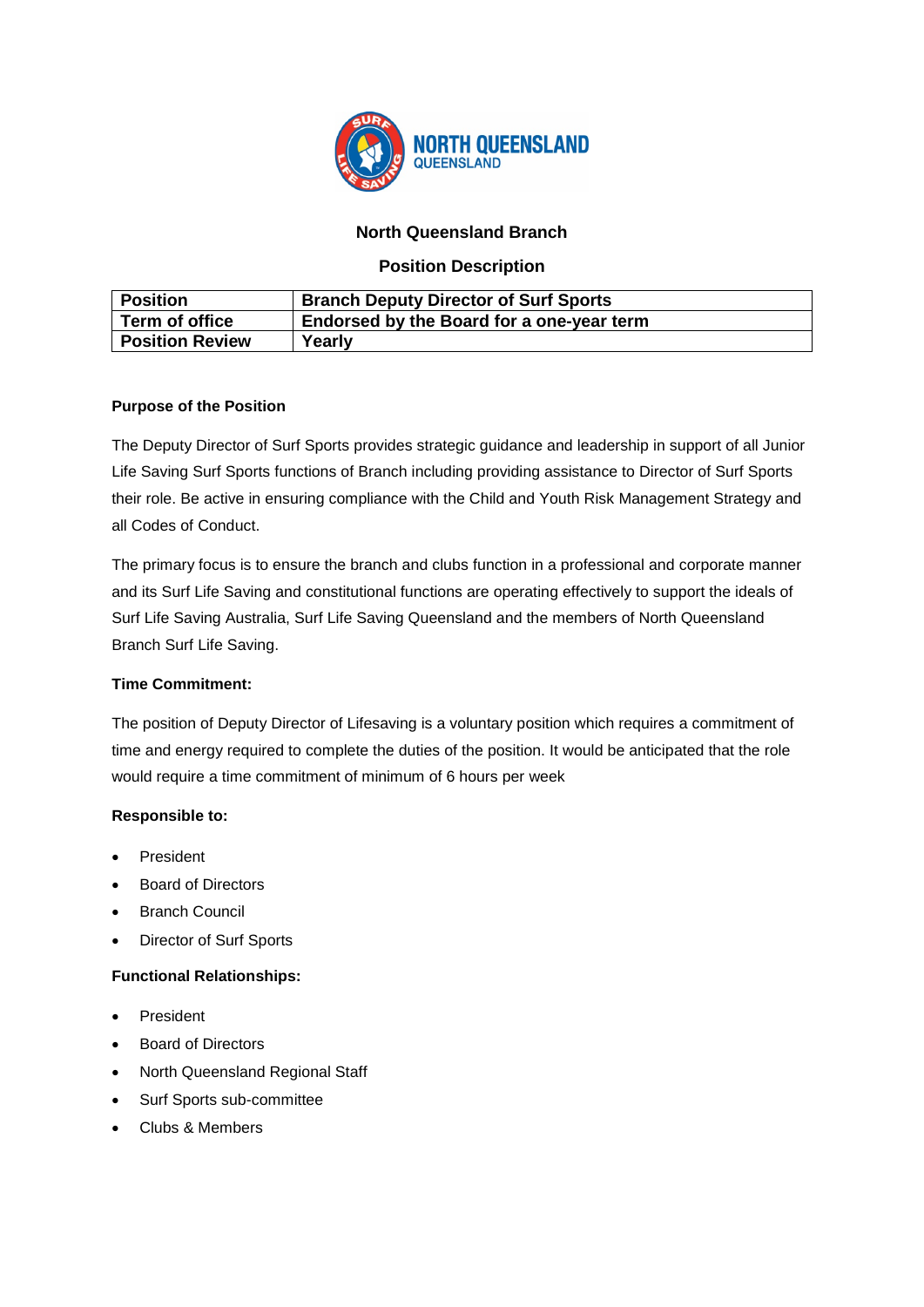#### **Governance responsibilities:**

- Attend meetings of Board of Surf Sports and functions
- Attend and complete Branch induction and governance training
- Be responsible to lead through personal demonstration and compliance with, all policies, rules and by-laws of the Branch, SLSQ and SLSA, and to ensure that all Branch, Board and office bearers in carrying out their duties, act in accordance with the same
- Ensure Privacy Act 1988 principles and confidentiality are upheld at all times by all persons with access to Club and member records and correspondence
- Ensure all Branch activities are carried out within the laws of Queensland
- Assist in the Branch Management and Strategic Plans and ongoing review and management of this plan
- Ensure all rules and regulations of the Branch are upheld
- Not have been convicted on indictment or sentenced to a term of imprisonment for a summary offence required to be disclosed by the Criminal Law (Rehabilitation of Offenders) Act 1986.
- Not have been a bankrupt; or entered a deed of arrangement; or made a composition which remains unpaid; in accordance with the Bankruptcy Act 1966 or corresponding law of another external territory.
- Be eligible to hold a clearance for working with children in accordance with the Working with Children (Risk Management and Screening) Act 2000.
- Have a working knowledge of the Youth Protection Policies

## **General responsibilities and duties:**

- Act as the principal leader with overall responsibility for the Branch Junior Surf Sports administration
- Assist in setting the overall Board of Surf Sports standing agenda and help the committee prioritise its goals and ensure office bearers work within this framework
- Assist the Director of Surf Sports in the coordinator for Branch activities and voice members views at appropriate forums
- Identify and communicate to members opportunities available at Club, Branch, State and national levels
- Interact with regional staff on regular basic
- May represent the Branch as Director of Surf Sports to SLSQ and SLSA as required

## **Prerequisites:**

- Be a current member of the association
- Accreditation in either SLSA Officials or Coaching
- Have a strong commitment to the ideals of Surf Sports
- Have a complete understanding of the Codes of Conduct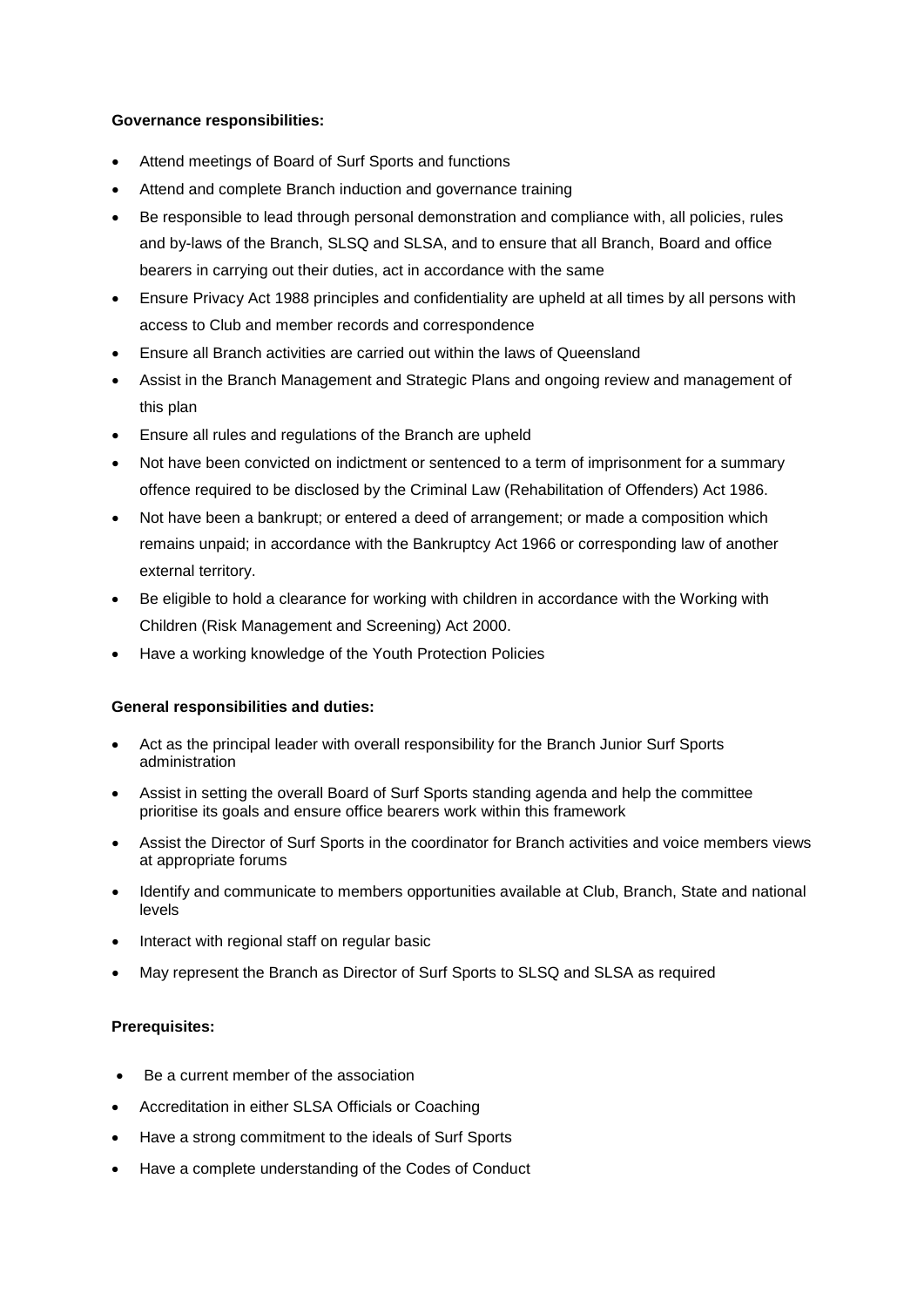- Understanding of the requirements for Coach and Official Accreditation
- Have knowledge of the statutory requirements of surf lifesaving and contemporary issues affecting the organisation.
- Attend all Board of Surf Sports meetings
- Good understanding of Club culture and surf sports and lifesaving operations
- Ability to organise and delegate tasks
- Proficient computer skills and administration
- Excellent communication and interpersonal skills
- Ongoing management or service deliver standards and issue resolution
- Responsible for the conduct of members in the Branch
	- Provide regular communication and support to Club Surf Sports Officers and members
	- Work with Club Surf Sports Officer to address Junior training requirements and deficiencies
	- Recommend actions to Board of Surf Sports
	- Ensure records are maintained of member re-qualifications each season Surf Guard
	- Prepare and submit monthly reports to the Board of Surf Sports

## **Knowledge and skills required:**

- May Chair sub-committees e.g. Surf Sports (where applicable)
- Aware of Work Health & Safety policy
- Strong communication and interpersonal skills
- Well informed of the organisation's activities
- Aware of future directions and plans of members
- Demonstrate a high level of enthusiasm when representing the Branch to members, other organisations and the general public
- Maintain a level of privacy (certain details) to the Branch and its activities whilst maintaining confidentiality and respect towards members
- Maintain effective and efficient administration
- Have a good knowledge of the Branch constitution, by-laws, the duties of all office holders and subcommittees, or the ability to quickly assimilate that knowledge
- Must be a supportive leader for all Club's members
- Have a good knowledge of organisational governance including risk management and be able to organise and delegate tasks

## **Desirable attributes:**

- Demonstrated rapport with Clubs, Board and regional staff personnel
- Ability to work with others.
- Ability to lead others to achieve goals and outcomes
- Sound leadership skills
- Sound organisational skills
- Sound time management skills